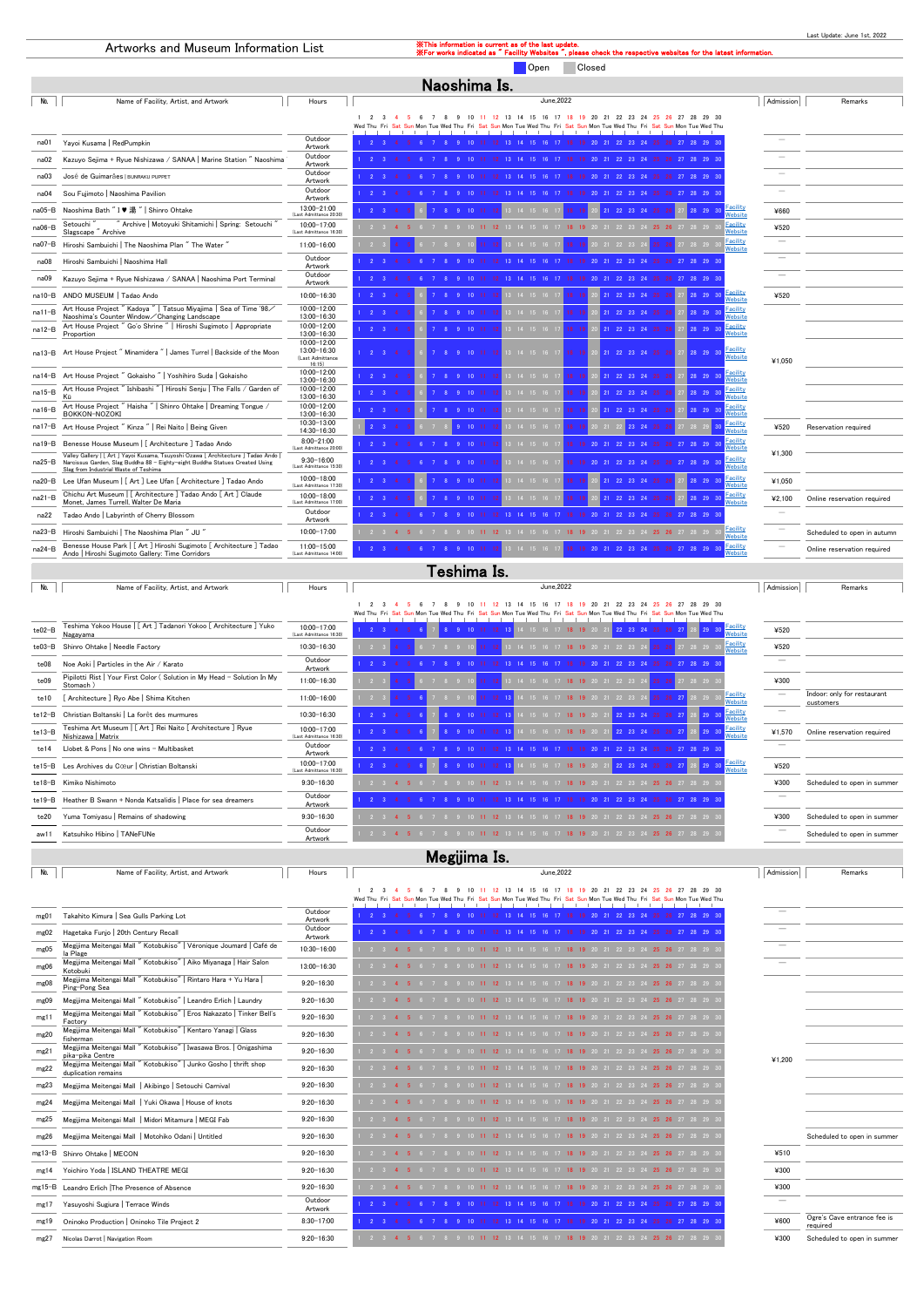| No.              | Name of Facility, Artist, and Artwork                                                    | Hours              | June.2022                                                                                                                                                                                       | Admission | Remarks                       |
|------------------|------------------------------------------------------------------------------------------|--------------------|-------------------------------------------------------------------------------------------------------------------------------------------------------------------------------------------------|-----------|-------------------------------|
|                  |                                                                                          |                    | 10 11 12 13 14 15 16 17 18 19 20 21 22 23 24 25 26 27 28 29 30<br>-9<br>Wed Thu Fri Sat Sun Mon Tue Wed Thu Fri Sat Sun Mon Tue Wed Thu Fri Sat Sun Mon Tue Wed Thu Fri Sat Sun Mon Tue Wed Thu |           |                               |
|                  |                                                                                          |                    |                                                                                                                                                                                                 |           |                               |
| og01             | Jaume Plensa   Ogijima's Soul                                                            | $6:30 - 17:00$     | 2 3 4 5 6 7 8 9 10 11 12 13 14 15 16 17 18 19 20 21 22 23 24 25 26 27 28 29 30                                                                                                                  |           | Exterior viewable at all time |
| og02             | TEAM OGI   Takotsuboru                                                                   | Outdoor<br>Artwork | 9 10 11 12 13 14 15 16 17 18 19 20 21 22 23 24 25 26 27 28 29 30                                                                                                                                |           |                               |
| og03             | Goro Murayama   Generative drawing for Japanese paper house 2.0                          | $9:30 - 16:30$     | 2 3 4 5 6 7 8 9 10 11 12 13 14 15 16 17 18 19 20 21 22 23 24 25 26 27 28 29 3                                                                                                                   | ¥300      |                               |
| $_{\text{og05}}$ | Rikuji Makabe   Project for Wall Painting in Lane, Ogijima wallallay /<br>SAZANAMI HOUSE | Outdoor<br>Artwork | 1 2 3 4 5 6 7 8 9 10 11 12 13 14 15 16 17 18 19 20 21 22 23 24 25 26 27 28 29 30                                                                                                                |           |                               |
| og07             | Takeshi Kawashima & Dream Friends   Dancing in the Seto                                  | $9:30 - 16:30$     | 6 7 8 9 10 11 12 13 14 15 16 17 18 19 20 21 22 23 24 25 26 27 28 29 3                                                                                                                           | ¥300      |                               |
| og08             | Akinori Matsumoto   Akinorium                                                            | $9:30 - 16:30$     | 2 3 4 5 6 7 8 9 10 11 12 13 14 15 16 17 18 19 20 21 22 23 24 25 26 27 28 29 3                                                                                                                   | ¥300      |                               |
| og14             | Maison de Urushi Project   Maison de Urushi                                              | $9:00 - 16:30$     | 6 7 8 9 10 11 12 13 14 15 16 17 18 19 20 21 22 23 24 25 26 27 28 29 3                                                                                                                           |           |                               |
| og15             | Oscar Oiwa   The Room Inside of the Room                                                 | $9:30 - 16:30$     | 2 3 4 5 6 7 8 9 10 11 12 13 14 15 16 17 18 19 20 21 22 23 24 25 26 27 28 29 3                                                                                                                   | ¥300      |                               |
| og16             | Keisuke Yamaguchi   Walking Ark                                                          | Outdoor<br>Artwork | 1 2 3 4 5 6 7 8 9 10 11 12 13 14 15 16 17 18 19 20 21 22 23 24 25 26 27 28 29 30                                                                                                                |           |                               |
| og17             | Regina Silveira   Dreaming of Blue                                                       | Outdoor<br>Artwork | 2 3 4 5 6 7 8 9 10 11 12 13 14 15 16 17 18 19 20 21 22 23 24 25 26 27 28 29 30                                                                                                                  |           |                               |
| og18             | Oscar Oiwa + Shigeru Ban   Ogijima Pavilion                                              | $9:30 - 16:30$     | 6 7 8 9 10 11 12 13 14 15 16 17 18 19 20 21 22 23 24 25 26 27 28 29 3<br>$\overline{2}$ $\overline{3}$ $\overline{4}$                                                                           | ¥300      | Scheduled to open in summer   |
| og19             | Wang Teyu   No. 105                                                                      | $9:30 - 16:30$     | 7 8 9 10 11 12 13 14 15 16 17 18 19 20 21 22 23 24 25 26 27 28 29 3                                                                                                                             | ¥300      | Scheduled to open in summer   |
| og20             | Ekaterina Muromtseva   The school teachers                                               | $9:30 - 16:30$     | 6 7 8 9 10 11 12 13 14 15 16 17 18 19 20 21 22 23 24 25 26 27 28 29 3<br>$2 \t3 \t4 \t5$                                                                                                        | ¥300      | Scheduled to open in summer   |

|        | Shodoshima Is.                                                                                                                             |                          |                                                                                                                                                                                                                  |           |                             |  |  |  |
|--------|--------------------------------------------------------------------------------------------------------------------------------------------|--------------------------|------------------------------------------------------------------------------------------------------------------------------------------------------------------------------------------------------------------|-----------|-----------------------------|--|--|--|
| No.    | Name of Facility, Artist, and Artwork                                                                                                      | Hours                    | June, 2022                                                                                                                                                                                                       | Admission | Remarks                     |  |  |  |
|        |                                                                                                                                            |                          | 15<br>16 17<br>20 21 22 23 24 25<br>- 3<br>13<br>14<br>-18<br>- 19<br>- 26<br>27 28<br>29 30<br>Wed Thu Fri Sat Sun Mon Tue Wed Thu<br>n Mon Tue Wed Thu Fri Sat Sun Mon Tue Wed Thu Fri Sat Sun Mon Tue Wed Thu |           |                             |  |  |  |
| sd01   | Choi Jeong Hwa   Gift of The Sun                                                                                                           | Outdoor<br>Artwork       | $1 \quad 2 \quad 3$<br>6 7 8 9 10 11 12 13 14 15 16 17 18 19 20 21 22 23 24 25 26 27 28 29 3<br>$\overline{4}$                                                                                                   |           |                             |  |  |  |
| sd02   | ART no SHOW TERMINAL   Junko Koshino                                                                                                       | 7:00-18:30               | 22 23 24                                                                                                                                                                                                         |           |                             |  |  |  |
| sd03   | Kim Kyoung Min   again                                                                                                                     | Outdoor<br>Artwork       | $\begin{array}{ccc} \end{array}$ 2 3                                                                                                                                                                             |           |                             |  |  |  |
| sd04   | Me   Maze Town - Phantasmagoric Alleys                                                                                                     | $9:30 - 17:00$           | $\begin{array}{ccc} & 2 & 3 \end{array}$<br>$10$ 11 12<br>13 14 15 16 17 <b>18 19</b> 20 21 22 23 24 <b>25 26</b> 27 28 29                                                                                       | ¥300      |                             |  |  |  |
| sd06   | Masato Saito   Shishigaki Island                                                                                                           | Outdoor<br>Artwork       | $1 \quad 2 \quad 3 \quad 4$<br>10 11 12 13 14 15 16 17<br>19 20 21 22 23 24                                                                                                                                      |           |                             |  |  |  |
| sd10   | Mito Peninsula Art Project   Mitsuharu Doi   Garden of the Border                                                                          | Outdoor<br>Artwork       | $\sim$ 2 3<br>20 21 22 23 24<br>27 28 29                                                                                                                                                                         |           |                             |  |  |  |
| sd11   | Mito Peninsula Art Project   Julio Goya   Eyes of nature (from the<br>earth)                                                               | Outdoor<br>Artwork       | 2 <sup>2</sup>                                                                                                                                                                                                   |           |                             |  |  |  |
| sd16   | Mito Peninsula Art Project   Toshimitsu Ito + Kana Kou + Faculty of<br>Arts, Hiroshima City University   Shiomimi-so Song of the Tides Inn | Outdoor<br>Artwork       | $\sim$ 2<br>23 24<br>27 28 29<br>-22                                                                                                                                                                             |           |                             |  |  |  |
| sd19   | Mito Peninsula Art Project   Toshimitsu Ito + Faculty of Arts,<br>Hiroshima City University   Yamagoe-do Mountain Voice Cavern             | $9:30 - 17:00$           | $2 \quad 3 \quad 4$<br>$10 \quad 11 \quad 12$<br>0 21 22 23 24 <b>25 26</b> 27 28 29                                                                                                                             |           |                             |  |  |  |
| sd21   | Hideyuki Nakamura Architecture   stone island's stone                                                                                      | Outdoor<br>Artwork       | 20 21 22 23 24<br>27 28 29<br>14 15                                                                                                                                                                              |           |                             |  |  |  |
| sd24   | Yo Shimada   Hut with the Arc Wall                                                                                                         | Outdoor<br>Artwork       | 28 29                                                                                                                                                                                                            |           |                             |  |  |  |
| sd25   | Hisakazu Shimizu   Regent in Olives                                                                                                        | Outdoor<br>Artwork       | 27 28 29<br>22 23 24<br>- 21-                                                                                                                                                                                    |           |                             |  |  |  |
| sd26   | dot architects   Umaki camp                                                                                                                | Outdoor<br>Artwork       | 28 29                                                                                                                                                                                                            |           |                             |  |  |  |
|        | Georges Rousse   GEORGES gallery                                                                                                           | 10:00-17:00              | Facility<br>Website<br>16 17<br>22 23 24 25 26 27 28 29                                                                                                                                                          | ¥500      |                             |  |  |  |
| sd27   | MOCA HISHIO NO SATO                                                                                                                        | 10:00-17:00              | Facility<br>Website<br>16 17<br>22 23 24 <b>25 26</b> 27 28 29                                                                                                                                                   | ¥1,500    |                             |  |  |  |
| sd30   | Kenji Yanobe   THE STAR ANGER                                                                                                              | Outdoor<br>Artwork       |                                                                                                                                                                                                                  |           |                             |  |  |  |
| sd31   | Beat Takeshi × Kenji Yanobe   Beat Shrine / ANGER fron the Bottom                                                                          | Outdoor<br>Artwork       | 27 28 29 3<br>- 23                                                                                                                                                                                               |           |                             |  |  |  |
| sd32   | Saya Irie   Fisherman's Dream                                                                                                              | $9:00 - 17:00$           | Facility<br>Website<br>$1 \quad 2 \quad 3$<br>28 29 30                                                                                                                                                           | ¥890      |                             |  |  |  |
| sd33   | Hisakazu Shimizu   Bollard of Love                                                                                                         | Outdoor<br>Artwork       |                                                                                                                                                                                                                  |           |                             |  |  |  |
| sd34-B | Fukutake House   Asia Gallery   The Sceneries and Portraits of the<br>$Eras$ +++                                                           | $9:00 - 17:00$           | <b>Facility</b><br>$2 \quad 3$<br>Website                                                                                                                                                                        |           |                             |  |  |  |
|        | Fukutake House   FUKITA NO MORI Terrace                                                                                                    | $9:00 - 17:00$           | Facility<br>Website<br>2 3 4 5<br>22 23 24 25 26 27 28 29                                                                                                                                                        | ¥510      |                             |  |  |  |
|        | sd52-B Fukutake House   Regional Introduction   Letter from Fukuda                                                                         | $9:00 - 17:00$           | <b>Facility</b><br>2 3 4 5 6 7 8 9 10 11 12 13 14 15 16 17 18 19 20 21 22 23 24 25 26 27 28 29 3<br>Website                                                                                                      |           |                             |  |  |  |
| sd35−B | Ryue Nishizawa   Fukita Pavilion                                                                                                           | <b>Outdoo</b><br>Artwork | $2 \quad 3 \quad 4$<br>5  6  7  8  9  10  11  12  13  14  15  16  17  18  19  20  21  22  23  24  25  26  27  28  29  30                                                                                         |           |                             |  |  |  |
| sd38   | Chichibu Avant-Garde   Dynamite Traverse Variations                                                                                        | Outdoor<br>Artwork       | 1  2  3  4  5  6  7  8  9 10 11 12 13 14 15 16 17 18 19 20 21 22 23 24 25 26 27 28 29 30                                                                                                                         |           |                             |  |  |  |
| sd40   | Sopheap Pich   La dance                                                                                                                    | Outdoor<br>Artwork       | 2 3 4 5 6 7 8 9 10 11 12 13 14 15 16 17 18 19 20 21 22 23 24 25 26 27 28 29 30                                                                                                                                   |           |                             |  |  |  |
| sd41   | Stasys Eidrigevicius   Together / FRIENDS                                                                                                  | Outdoor<br>Artwork       | 2 3 4 5 6 7 8 9 10 11 12 13 14 15 16 17 18 19 20 21 22 23 24 25 26 27 28 29 30                                                                                                                                   |           |                             |  |  |  |
| sd42   | Takefumi Doi   KEEP OUT                                                                                                                    | Outdoor<br>Artwork       | 1 2 3 4 5 6 7 8 9 10 11 12 13 14 15 16 17 18 19 20 21 22 23 24 25 26 27 28 29 30                                                                                                                                 |           |                             |  |  |  |
| sd43   | Shiko Miyake   The time of the beginning                                                                                                   | Outdoor<br>Artwork       | 1 2 3 4 5 6 7 8 9 10 11 12 13 14 15 16 17 18 19 20 21 22 23 24 25 26 27 28 29                                                                                                                                    |           | Scheduled to open in summer |  |  |  |

| sd44   | Wang Wen Chih   ZERO                                                                                            | $9:30 - 17:00$     | 12 13 14 15 16 17 18 19 20 21 22 23 24 25 26 27 28 29 3                    | ¥300                                    | Scheduled to open in summer |
|--------|-----------------------------------------------------------------------------------------------------------------|--------------------|----------------------------------------------------------------------------|-----------------------------------------|-----------------------------|
| sd45   | Mito Peninsula Art project   Daisuke Omi   Human Home Hermit Crab                                               | Outdoor<br>Artwork |                                                                            |                                         |                             |
| sd46   | Mito Peninsula Art Project   Toshimitsu Ito + Faculty of Arts,<br>Hiroshima City University   DAIDARAURUTORABOU | Outdoor<br>Artwork | 12 13 14 15 16 17 18 19 20 21 22 23 24                                     |                                         |                             |
| sd47   | Mito Peninsula Art project   Charles Worthen   Popstop                                                          | Outdoor<br>Artwork |                                                                            |                                         |                             |
| sd48   | Mito Peninsula Art project   Julio Goya   Story of a boat                                                       | Outdoor<br>Artwork | 12 13 14 15 16 17 18 19 20 21 22 23 24                                     |                                         |                             |
| sd49   | Mito Peninsula Art project   Keisuke Tanaka   Utopia dungeon ~<br>Command from Utopia $\sim$                    | $9:30 - 17:00$     |                                                                            | ¥300                                    |                             |
| sd50   | Xiang Yang   The Shore Where We Can Reach                                                                       | $9:30 - 17:00$     | 10 11 12 13 14 15 16 17 18 19 20 21 22 23 24 25 26 27 28 29 30             | ¥300                                    | Scheduled to open in summer |
| sd5    | Shinkenchiku-Sha + SUNAKI   Shodoshima House Project                                                            | $9:30 - 17:00$     | 21 22 23 24 25 26 27 28 29 3                                               |                                         | Scheduled to open in summer |
| sd53-B | Fukutake House   Asia Art Platform                                                                              | $9:00 - 17:00$     | 10 11 12 13 14 15 16 17 18 19 20 21 22 23 24 25 26 27 28 29 30             | Common ticket<br>with Fukutake<br>House | Scheduled to open in summer |
| sd54   | Noe Aoki   Soranotama / Kankakei                                                                                | Outdoor<br>Artwork |                                                                            |                                         |                             |
| sd55   | Yee Sookyung                                                                                                    | Outdoor<br>Artwork | 12 13 14 15 16 17 18 19 20 21 22 23 24 25 26 27 28 29 3<br>2 3 4 5 6 7 8 9 |                                         | Scheduled to open in summer |

# Ogijima Is.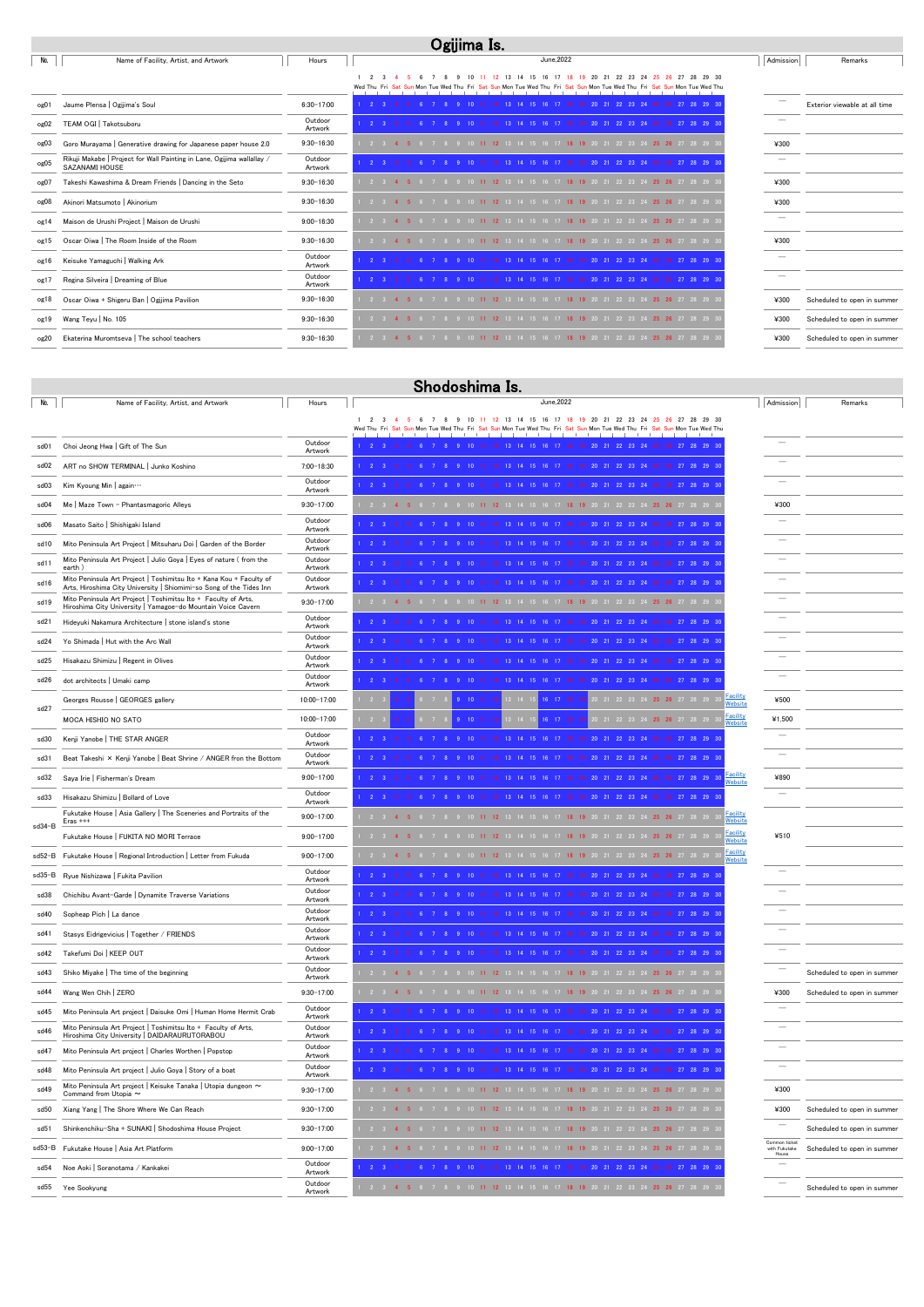| No.  | Name of Facility, Artist, and Artwork                                                        | Hours       | June.2022                                                                                        | Admission                | Remarks |
|------|----------------------------------------------------------------------------------------------|-------------|--------------------------------------------------------------------------------------------------|--------------------------|---------|
|      |                                                                                              |             | 29 30<br>22<br>23<br>Sun Mon Tue Wed Thu Fri Sat Sun Mon Tue Wed Thu Fri Sat Sun Mon Tue Wed Thu |                          |         |
| os01 | Seizo Tashima   Blue Sky Aquarium                                                            | 10:30-16:00 | 7 8 9 10 11 12 13 14 15 16 17 18 19 20 21 22 23 24 25 26 27 28 29<br>$\sqrt{2}$ 3 4              | ¥300                     |         |
| os02 | Seizo Tashima   Forest Path                                                                  | 10:30-16:00 | 8 9 10 11 12 13 14 15 16 17 18 19 20 21 22 23 24 25 26 27 28 29                                  | $\overline{\phantom{a}}$ |         |
| os03 | Seizo Tashima   Life of N : 70 years on Oshima - A room with a<br>wooden pot                 | 10:30-16:00 | 2 3 4 5 6 7 8 9 10 11 12 13 14 15 16 17 18 19 20 21 22 23 24 25 26 27 28 29 3                    | ¥300                     |         |
| os04 | Art for the Hospital Project, Yasashii Bijutsu   Rare Feeler                                 | 10:30-16:00 | 8 9 10 11 12 13 14 15 16 17 18 19 20 21 22 23 24 25 26 27 28 29 3<br>$2 \t3 \t4 \t5$             |                          |         |
| os05 | Art for the Hospital Project, Yasashii Bijutsu   { Tsunagari no ie }<br>GALLERY15" Sea Echo" | 10:30-16:00 | 2 3 4 5 6 7 8 9 10 11 12 13 14 15 16 17 18 19 20 21 22 23 24 25 26 27 28 29 3                    |                          |         |
| os06 | Fuyuki Yamakawa   Ayumi Kitarite                                                             | 10:30-16:00 | $2 \t3 \t4 \t5$<br>6 7 8 9 10 11 12 13 14 15 16 17 18 19 20 21 22 23 24 25 26 27 28 29           | ¥300                     |         |
| os07 | Fuyuki Yamakawa   Strait Songs                                                               | 10:30-16:00 | 6 7 8 9 10 11 12 13 14 15 16 17 18 19 20 21 22 23 24 25 26 27 28 29 3<br>2 3 4 5                 |                          |         |
| os08 | Tomoko Konoike   Songs on the Beach, Moon Landing, Climbing the<br>Wall                      | 10:30-16:00 | 2 3 4 5 6 7 8 9 10 11 12 13 14 15 16 17 18 19 20 21 22 23 24 25 26 27 28 29                      |                          |         |
|      | Tomoko Konoike   Storytelling Table Runner in National Sanatorium<br>Oshima Seishoen         | 10:30-16:00 | 6 7 8 9 10 11 12 13 14 15 16 17 18 19 20 21 22 23 24 25 26 27 28 29 3<br>2 3 4 5                 |                          |         |
| os09 | Art for the Hospital Project, Yasashii Bijutsu   { Tsunagari no ie } cafe<br><b>SHIYORU</b>  | 10:30-16:00 | 2 3 4 5 6 7 8 9 10 11 12 13 14 15 16 17 18 19 20 21 22 23 24 25 26 27 28 29                      |                          |         |
| os11 | Tomoko Konoike   Ringwanderung                                                               | 10:30-16:00 | 10 11 12 13 14 15 16 17 18 19 20 21 22 23 24 25 26 27 28 29<br>2 3 4 5                           |                          |         |
| os12 | Tomoko Konoike   The golden pig that tells a story                                           | 10:30-16:00 | 2 3 4 5 6 7 8 9 10 11 12 13 14 15 16 17 18 19 20 21 22 23 24 25 26 27 28 29 3                    |                          |         |
| os13 | Art for the Hospital project, Yasashii Bijutsu   Voice Wedge                                 | 10:30-16:00 | 10 11 12 13 14 15 16 17 1 <b>8 19</b> 20 21 22 23 24 <b>25 26</b> 27 28 29 3                     | Undecided                |         |

|             | піцінна і з.                                                                                                                                                                                                                                        |                                           |                                                                                                                                           |           |         |  |  |  |  |  |
|-------------|-----------------------------------------------------------------------------------------------------------------------------------------------------------------------------------------------------------------------------------------------------|-------------------------------------------|-------------------------------------------------------------------------------------------------------------------------------------------|-----------|---------|--|--|--|--|--|
| No.         | Name of Facility, Artist, and Artwork                                                                                                                                                                                                               | Hours                                     | June.2022                                                                                                                                 | Admission | Remarks |  |  |  |  |  |
|             |                                                                                                                                                                                                                                                     |                                           | 23<br>24<br>15<br>Wed Thu Fri Sat Sun Mon Tue Wed Thu Fri Sat Sun Mon Tue Wed Thu Fri Sat Sun Mon Tue Wed Thu Fri Sat Sun Mon Tue Wed Thu |           |         |  |  |  |  |  |
| $in01-B$    | Inujima "Art House Project" F-Art House   [ Art ] Kohei Nawa [ Artistic Director ]<br>Yuko Hasegawa [ Architecture ] Kazuyo Sejima   Biota ( Fauna / Flora )                                                                                        | $9:00 - 16:30$<br>(Last Admittance 16:00) | Facility<br>Website                                                                                                                       |           |         |  |  |  |  |  |
| $in02-B$    | Inujima "Art House Project" S-Art House   [ Art ] Haruka Kojin [ Artistic Director ]<br>Yuko Hasegawa [ Architecture ] Kazuyo Sejima   contact lens                                                                                                 | $9:00 - 16:30$<br>(Last Admittance 16:00) | 9 29 30 Facility<br>Website                                                                                                               |           |         |  |  |  |  |  |
| $in 03 - B$ | Inujima "Art House Project" A-Art House   [ Art ] Beatriez Milhazes [ Artistic<br>Director ] Yuko Hasegawa [ Architecture ] Kazuyo Sejima   Yellow Flower Dream                                                                                     | $9:00 - 16:30$<br>(Last Admittance 16:00) | 25  26  27  28  29  30  Facility<br>Website                                                                                               |           |         |  |  |  |  |  |
| $in04-B$    | Inujima "Art House Project" C-Art House   [ Art ] Masanori Handa [ Artistic Director ] Yuko<br>Hasegawa   Architecture   Kazuvo Seiima   Untitled (Flowers at C-Art House)                                                                          | $9:00 - 16:30$<br>(Last Admittance 16:00) | 26 27 28 29 30 Eacility<br>Website                                                                                                        |           |         |  |  |  |  |  |
| $in05-B$    | Inujima "Art House Project" I-Art House   [ Art ] Olafur Eliasson [ Artistic Director<br>Yuko Hasegawa [ Architecture ] Kazuyo Sejima   Self-loop                                                                                                   | $9:00 - 16:30$<br>(Last Admittance 16:00) | 25  26  27  28  29  30  Facility<br>Website                                                                                               | ¥2.100    |         |  |  |  |  |  |
| $in 06 - B$ | Inujima "Art House Project" Former site of a stonecutter's house   [ Art ] Yusuke Asai [<br>Artistic Director ] Yuko Hasegawa [ Architecture ] Kazuyo Sejima   Listen to the Voices of<br>Yesterday Like the Voices of Ancient times / sprouting 01 | $9:00 - 16:30$<br>(Last Admittance 16:00) | 25 26 27 28 29 30 <mark>Facility</mark><br>22 23 24                                                                                       |           |         |  |  |  |  |  |
| $in 07 - B$ | Inujima Seirensho Art Museum   [Art ] Yukinori Yanagi [ Architecture ]<br>Hiroshi Sambuichi                                                                                                                                                         | $9:00 - 16:30$<br>(Last Admittance 16:00) | 25 26 27 28 29 30 Facility<br>22 23 24<br>Website                                                                                         |           |         |  |  |  |  |  |
| $in 08 - B$ | [ Artistis Director ] Yuko Hasegawa [ Architecture ] Kazuyo Sejima  <br>Nakanotani Gazebo                                                                                                                                                           | $9:00 - 16:30$<br>(Last Admittance 16:00) | 22 23 24 25 26 27 28 29 30 Eacility<br>Website                                                                                            |           |         |  |  |  |  |  |
| $in 09 - B$ | Inujima Life Garden   Kazuyo Sejima + Akaruiheya                                                                                                                                                                                                    | $9:00 - 16:30$                            | 22 23 24 25 26 27 28 29 30 Website                                                                                                        |           |         |  |  |  |  |  |
| in $10 - B$ | Ellie Omiya INUJIMA Art Rendezvous   Flower Fairy Dancers                                                                                                                                                                                           | $9:00 - 16:30$                            | Facility<br>22 23 24 25 26 27 28 29 30<br>Website                                                                                         |           |         |  |  |  |  |  |

 $\overline{\phantom{a}}$  $\overline{\phantom{0}}$ 

| No.  | Name of Facility, Artist, and Artwork                                                                        | Hours             | June.2022                                                                                                                                                                           | Admission | Remarks |  |  |  |
|------|--------------------------------------------------------------------------------------------------------------|-------------------|-------------------------------------------------------------------------------------------------------------------------------------------------------------------------------------|-----------|---------|--|--|--|
|      |                                                                                                              |                   | 12 13 14 15 16 17 18 19 20 21 22 23 24 25 26 27 28 29 30<br>Wed Thu Fri Sat Sun Mon Tue Wed Thu Fri Sat Sun Mon Tue Wed Thu Fri Sat Sun Mon Tue Wed Thu Fri Sat Sun Mon Tue Wed Thu |           |         |  |  |  |
| sm01 | Tanya Preminger   Stratums                                                                                   | Outdoor<br>Artwok | 8 9 10 11 12 13 14 15 16 17 18 19 20 21 22 23 24 25 26 27 28 29 30                                                                                                                  |           |         |  |  |  |
| sm10 | Syuzo Fujimoto   Nine Legs of Eight People                                                                   | Outdoor<br>Artwok | 8 9 10 11 12 13 14 15 16 17 18 19 20 21 22 23 24 25 26 27 28 29 3                                                                                                                   |           |         |  |  |  |
| sm11 | Yoshitaka Nanjo   Peering into the Seabed                                                                    | $9:30 - 17:00$    | 8 9 10 11 12 13 14 15 16 17 18 19 20 21 22 23 24 25 26 27 28 29 30                                                                                                                  | ¥300      |         |  |  |  |
| sm12 | Leonid Tishkov   The Way to the Moon<br>(Former Shami Elementary and Junior High School, and its schoolyard) | $9:30 - 17:00$    | 10 11 12 13 14 15 16 17 18 19 20 21 22 23 24 25 26 27 28 29 3                                                                                                                       | ¥300      |         |  |  |  |
|      | Leonid Tishkov   The Way to the Moon<br>(Nabeshima Lighthouse and Urajo Bus Stop on Yoshima Is.)             | $9:30 - 17:00$    | 9 10 <b>11 12</b> 13 14 15 16 17 <b>18 19</b> 20 21 22 23 24 <b>25 26</b> 27 28 29 30                                                                                               | -         |         |  |  |  |
|      |                                                                                                              |                   |                                                                                                                                                                                     |           |         |  |  |  |
|      | Honjima Is.                                                                                                  |                   |                                                                                                                                                                                     |           |         |  |  |  |

| No.  | Name of Facility, Artist, and Artwork                          | Hours              | June.2022                                                                                                                                                                                  | Admission                | Remarks                                |
|------|----------------------------------------------------------------|--------------------|--------------------------------------------------------------------------------------------------------------------------------------------------------------------------------------------|--------------------------|----------------------------------------|
|      |                                                                |                    | 12 13 14 15 16 17 18 19 20 21 22 23 24 25 26 27 28 29 30<br>10.<br>Wed Thu Fri Sat Sun Mon Tue Wed Thu Fri Sat Sun Mon Tue Wed Thu Fri Sat Sun Mon Tue Wed Thu Fri Sat Sun Mon Tue Wed Thu |                          |                                        |
| ho01 | Akira Ishii   Vertrek [ Departure ]                            | Outdoor<br>Artwork | 14 15 16 17 18 19 20 21 22 23 24 25 26 27 28 29 30                                                                                                                                         |                          |                                        |
| ho05 | Kazuko Murao   A Project of Signboards of Shikkui and Kote     | Outdoor<br>Artwork | 12 13 14 15 16 17 18 19 20 21 22 23 24 25 26 27 28 29 30                                                                                                                                   | $\overline{\phantom{a}}$ |                                        |
| ho06 | Rikuji Makabe   Kanrin House                                   | $9:30 - 16:30$     | i 12 13 14 15 16 17 1 <b>8 19</b> 20 21 22 23 24 <b>25 26</b> 27 28 29 30                                                                                                                  | ¥300                     |                                        |
| ho08 | Hiroshi Furugori   From Birthing Hut to Mourning Rites         | $9:30 - 16:30$     | 6 7 8 9 10 11 12 13 14 15 16 17 18 19 20 21 22 23 24 25 26 27 28 29 30                                                                                                                     | ¥500                     | ¥500 together with artwork<br>No.ho17. |
| ho09 | Tadashi Saito × Shiwaku Carpenters   Zenkkonyu × Tamping Earth | Outdoor<br>Artwork | 9 10 11 12 13 14 15 16 17 18 19 20 21 22 23 24 25 26 27 28 29 30                                                                                                                           | $\overline{\phantom{a}}$ |                                        |
| ho10 | Su-Mei Tse   Moony Tunes                                       | $9:30 - 16:30$     | 18 19 20 21 22 23 24 25 26 27 28 29 30                                                                                                                                                     |                          | $\mathbf{v}$                           |

| $1001$ and $1001$ $1000$ $10001$ $1000$     | 0.00 10.00     |                                                                                  | ¥1,000                   | ¥1,000 together with artworks |
|---------------------------------------------|----------------|----------------------------------------------------------------------------------|--------------------------|-------------------------------|
| ho12 Alicja Kwade   revolution / Worldlines | $9:30 - 16:30$ | 1 2 3 4 5 6 7 8 9 10 11 12 13 14 15 16 17 18 19 20 21 22 23 24 25 26 27 28 29 30 |                          |                               |
| ho13 Alexander Ponomarev   Bottom Sky       | $9:30 - 16:30$ | 1 2 3 4 5 6 7 8 9 10 11 12 13 14 15 16 17 18 19 20 21 22 23 24 25 26 27 28 29 30 | $\overline{\phantom{a}}$ |                               |

|      | Takamijima Is.                                      |                 |                                                                                                                                                                                           |           |                                                                   |  |  |  |  |  |
|------|-----------------------------------------------------|-----------------|-------------------------------------------------------------------------------------------------------------------------------------------------------------------------------------------|-----------|-------------------------------------------------------------------|--|--|--|--|--|
| No.  | Name of Facility, Artist, and Artwork               | Hours           | June.2022                                                                                                                                                                                 | Admission | Remarks                                                           |  |  |  |  |  |
|      |                                                     |                 | 10 11 12 13 14 15 16 17 18 19 20 21 22 23 24 25 26 27 28 29 30<br>Wed Thu Fri Sat Sun Mon Tue Wed Thu Fri Sat Sun Mon Tue Wed Thu Fri Sat Sun Mon Tue Wed Thu Fri Sat Sun Mon Tue Wed Thu |           |                                                                   |  |  |  |  |  |
| ta02 | Kayako Nakashima   Time falls 2022                  | 10:10-16:30     | 2 3 4 5 6 7 8 9 10 11 12 13 14 15 16 17 18 19 20 21 22 23 24 25 26 27 28 29 30                                                                                                            |           |                                                                   |  |  |  |  |  |
| ta05 | Nozomi Murata   Remains in the Mind's eye           | 10:10-16:30     | 7 8 9 10 11 12 13 14 15 16 17 18 19 20 21 22 23 24 25 26 27 28 29 30                                                                                                                      |           |                                                                   |  |  |  |  |  |
| ta07 | Yumiko Fujino   Staying in past days                | $10:10 - 16:30$ | <sup>1</sup> 7 8 9 10 <b>11 12</b> 13 14 15 16 17 <b>18 19</b> 20 21 22 23 24 <b>25 26</b> 27 28 29 30                                                                                    | ¥1,200    | ¥1,200 together with artworks<br>No.ta13,ta14,ta15,ta17, and ta19 |  |  |  |  |  |
| ta08 | kayako Nakashima   Transition House                 | 10:10-16:30     | 10 11 12 13 14 15 16 17 18 19 20 21 22 23 24 25 26 27 28 29 30                                                                                                                            |           |                                                                   |  |  |  |  |  |
| ta10 | Shigeaki Koeda   Voice of Flowers . Color of Hearts | $10:10 - 16:30$ | 26 27 28 29 30<br>13 14 15 16 17 <b>18 19</b> 20 21 22 23 24 <b>25</b><br>12 <sup>7</sup>                                                                                                 |           |                                                                   |  |  |  |  |  |
| ta11 | Masahito Nomura   Terrace of inland Sea             | $10:10 - 16:30$ | 11 12 13 14 15 16 17 18 19 20 21 22 23 24 25 26 27 28 29 30                                                                                                                               |           |                                                                   |  |  |  |  |  |

## Oshima Is.

## Inujima Is.

### Shamijima Is.